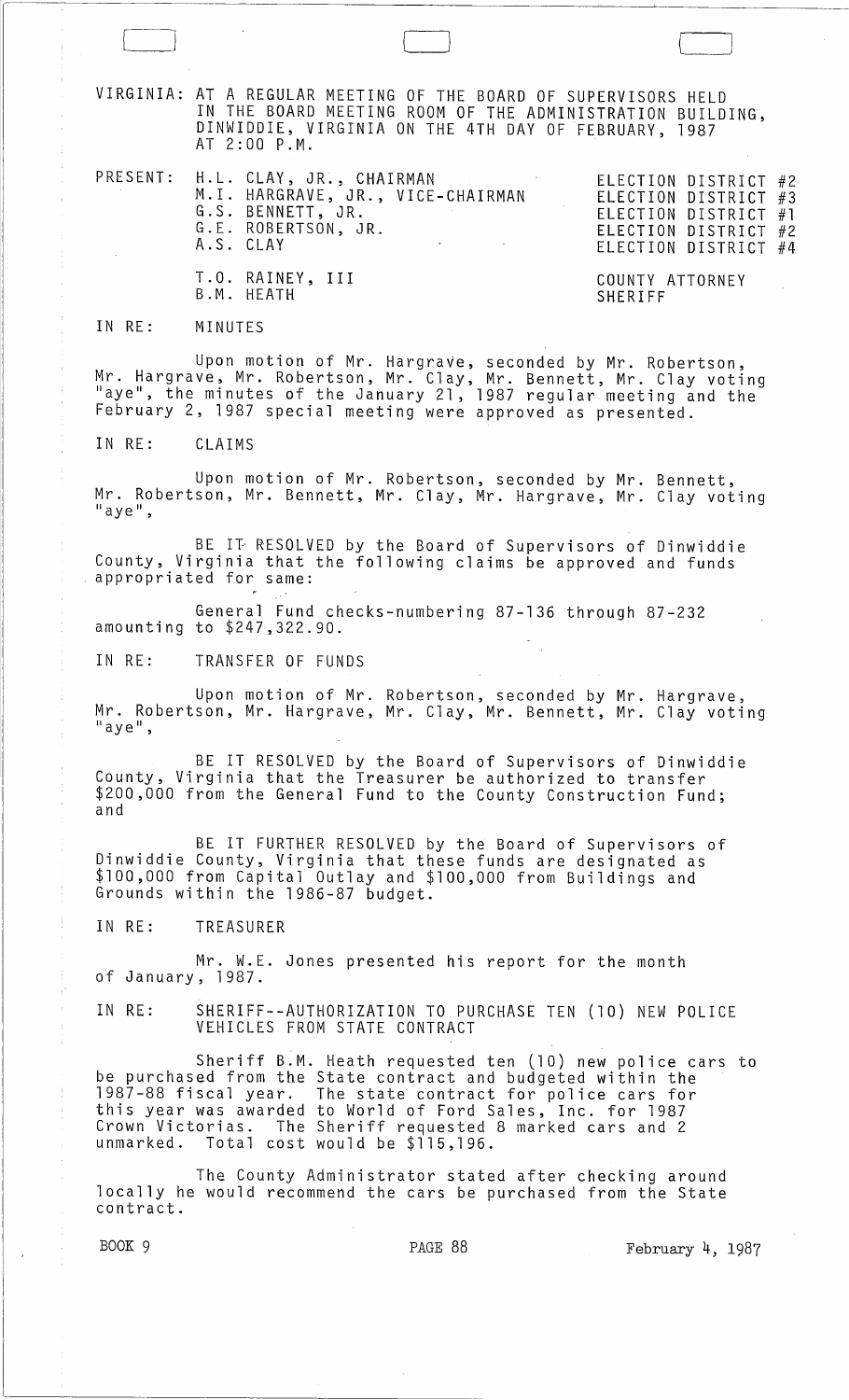The Sheriff stated he had experienced very good service with the last Ford cars that were purchased.

Upon motion of Mr. Hargrave, seconded by Mr. A. Clay, Mr. Hargrave, Mr. Clay, Mr. Bennett, Mr. Robertson, Mr. Clay voting "aye", the Sheriff was authorized to purchase ten (10) new police cars from the 1987 State contract as requested.

IN RE: DISPOSAL OF SURPLUS POLICE CARS

Mr. A. Clay requested that any police cars no longer in use be brought before the Board of Supervisors before they are disposed of.

IN RE: BUILDING INSPECTOR

Mr. D.H. Abernathy presented his report for the month of January, 1987.

IN RE: CHANGE IN BUILDING FEE SCHEDULE

Mr. D.H. Abernathy presented a proposed building fee schedule for the Board's consideration for public hearing. He stated the fee schedule has not been changed in eleven years and he felt the fees should support the operation of the office. As requested by the Board, he checked with surrounding localities and found that Colonial Heights and Sussex are also considering changing their fees. He stated that on commercial buildings, most localities are using a percentage basis. He recommended 1% up to \$15,000 and 1/4% over \$15,000 for electrical, plumbing and heating and air permits.

Mr. Robertson asked if there was a reason why Mr. Abernathy did not recommend a value based on square footage. Mr. Abernathy stated the fees were not really accurate that way. He felt taking the contractor's word on the value was a better method.

Mr. H. Clay stated the purpose of the building fees are to carry the building department without the County having are to carry the<br>to subsidize it.

Mr. Abernathy stated he discussed the change in the fees with the local contractors and they did not have any problem with the increase.

Mr. Hargrave stated that in Hopewell on a large industrial project, they have gone to requiring architect/engineer certification with a lower base fee. He suggested Mr. Abernathy might want to look into that.

Mr. Abernathy stated the architect/engineer certification was state-wide. Mr. Hargrave suggested he still might consider the lower base fee on projects of that type where his services would not be needed as much.

Upon motion of Mr. Hargrave, seconded by Mr. A. Clay, Mr. Hargrave, Mr. Clay, Mr. Bennett, Mr. Robertson, Mr. Clay voting lIaye", the Building Inspector was authorized to advertise for public hearing the proposed building fee schedule as presented.

IN RE: ABANDONED VEHICLES--ACTIVITY ON ROUTE 142

 $\frac{1}{2} \left( \frac{1}{2} \right)^2 + \frac{1}{2} \left( \frac{1}{2} \right)^2 + \frac{1}{2} \left( \frac{1}{2} \right)^2 + \frac{1}{2} \left( \frac{1}{2} \right)^2 + \frac{1}{2} \left( \frac{1}{2} \right)^2 + \frac{1}{2} \left( \frac{1}{2} \right)^2 + \frac{1}{2} \left( \frac{1}{2} \right)^2 + \frac{1}{2} \left( \frac{1}{2} \right)^2 + \frac{1}{2} \left( \frac{1}{2} \right)^2 + \frac{1}{2} \left( \frac{1}{2} \right)^2 +$ 

Mr. Robertson stated that he counted 25 disabled vehicles in a subdivision he rode through earlier and felt it should be looked into.

He also received calls concerning activity on Route 142 on property that the Elks Club had considered using beside the new cement plant. The County Administrator stated he had spoken with the individual interested in that property. He has chosen

 $\label{eq:1} \begin{split} \mathcal{L}_{\text{max}}(\mathcal{L}_{\text{max}},\mathcal{L}_{\text{max}}) = \mathcal{L}_{\text{max}}(\mathcal{L}_{\text{max}}), \end{split}$ 

المستشكر  $\bar{\beta}$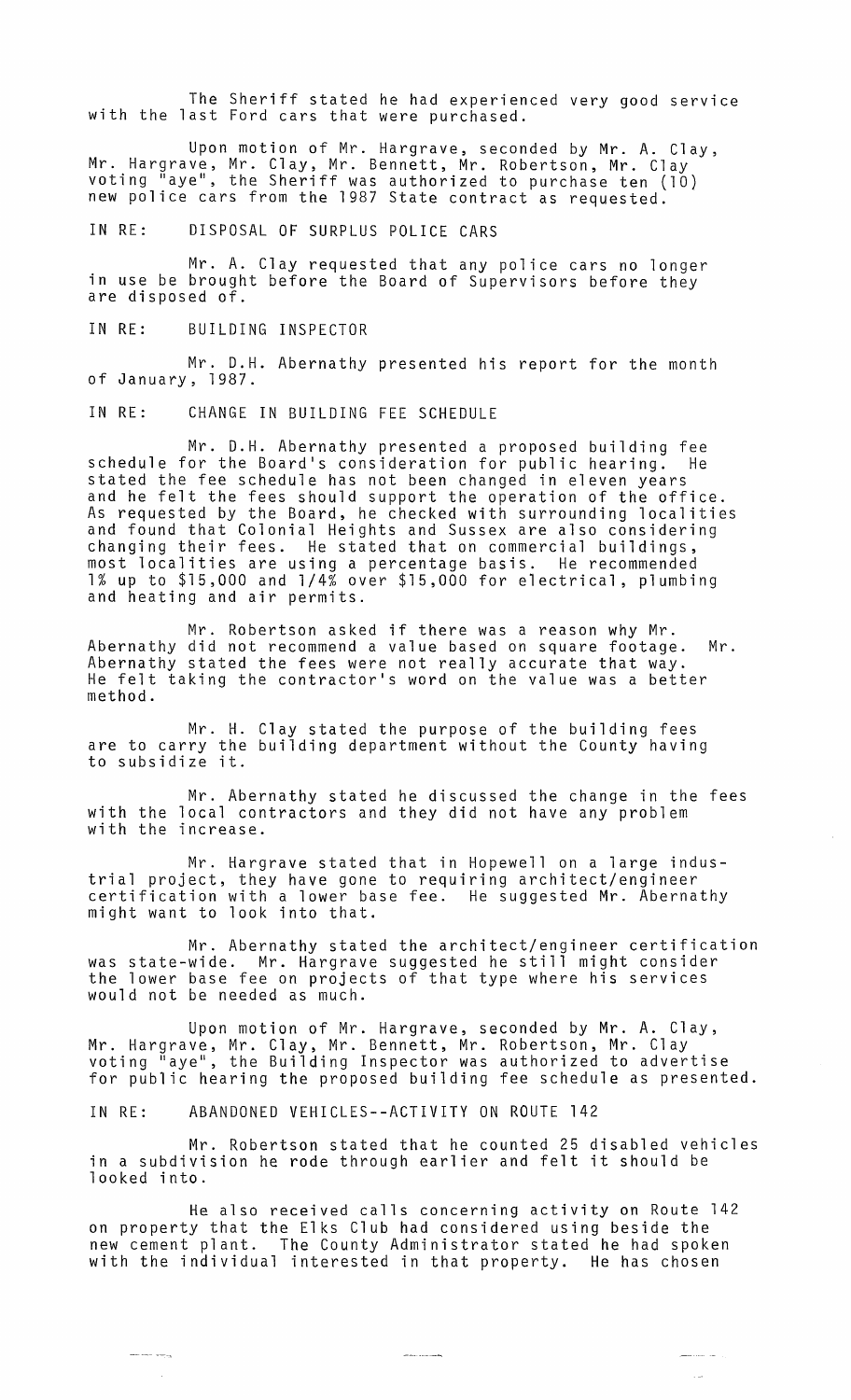to use another site while he seeks rezoning of the property and will bring his plans in when he applies for the rezoning application. Mr. Robertson complimented the County Administrator for being on top of the situation.

IN RE: ANIMAL WARDEN

 $\Box$ 

Mr. L.A. Brooks, Jr. presented his report for the month of January, 1987.

IN RE: VIRGINIA DEPARTMENT OF HIGHWAYS & TRANSPORTATION

Mr. MacFarland Neblett, Resident Engineer, Va. Dept. of Highways & Transportation, appeared before the Board to answer any questions they might have.

1. He stated that the snowstorm had caused them alot of problems. Out of their \$258,319 allocation, they used \$108,000 for snow removal.

2. Mr. H. Clay stated there appears to be one to two wrecks a year at the intersection of Rt. 460 and U.S. #1. He stated Mr. Hargrave suggested rumble strips might help alert drivers to the intersection they are approaching. Mr. Robertson stated he felt the problem was a four lane highway that dead ends so abruptly,

Mr. Neblett stated he would discuss the problem and the use of rumble strips with the new Traffic and Safety Engineer.

IN RE: EXTENSION OF ROUTE 460W

Mr. Robertson stated as the Board's representative to the Metropolitan Planning Organization, he has been requested to bring to the Board a proposal to extend Rt. 460W to join Rt. 460E in the New Bohemia area. It is the policy of the MPO not to endorse a proposal unless the localities involved endorse it. He stated that the Petersburg Economic Action Committee will be bringing the proposal before Petersburg City Council and Prince George is also considering the possibility of a feasibility study at this time.

Mr. Paul Walk, Jr., representing Virginia First Savings Bank and the Economic Committee, appeared before the Board to request their support of a feasibility study of extending Route 460W to Rt. 460E in the, New Bohemia area of Prince George. He indicated they were not proposing a specific route at this time, just a study. He stated he felt it is a timely period to make this request and there was no conflict of interest on his part. He was speaking as an interested citizen of the County.

Upon motion of Mr. Robertson, seconded by Mr. Hargrave, Mr. Robertson, Mr. Hargrave, Mr. Clay, Mr. Bennett, Mr. Clay voting "aye", the following resolution was adopted:

WHEREAS, the members of the Board of Supervisors of Dinwiddie County, Virginia believe an extremely hazardous situation to be present at the present termination of Route 460 and Route 1;<br>and

WHEREAS, this same Board recognizes the economic advantage to a direct connection of Route 460 from the West side of Petersburg in Dinwiddie County to the East side of Petersburg in Prince George County; and

WHEREAS, although not suggesting a specific route;

NOW THEREFORE BE IT RESOLVED that the Board of Supervisors of Dinwiddie County, Virginia does hereby request the Metropolitan Planning Organization to initiate a thorough feasibility study for

۰,

Ā,

BOOK 9 **PAGE 89 February** 4, 1987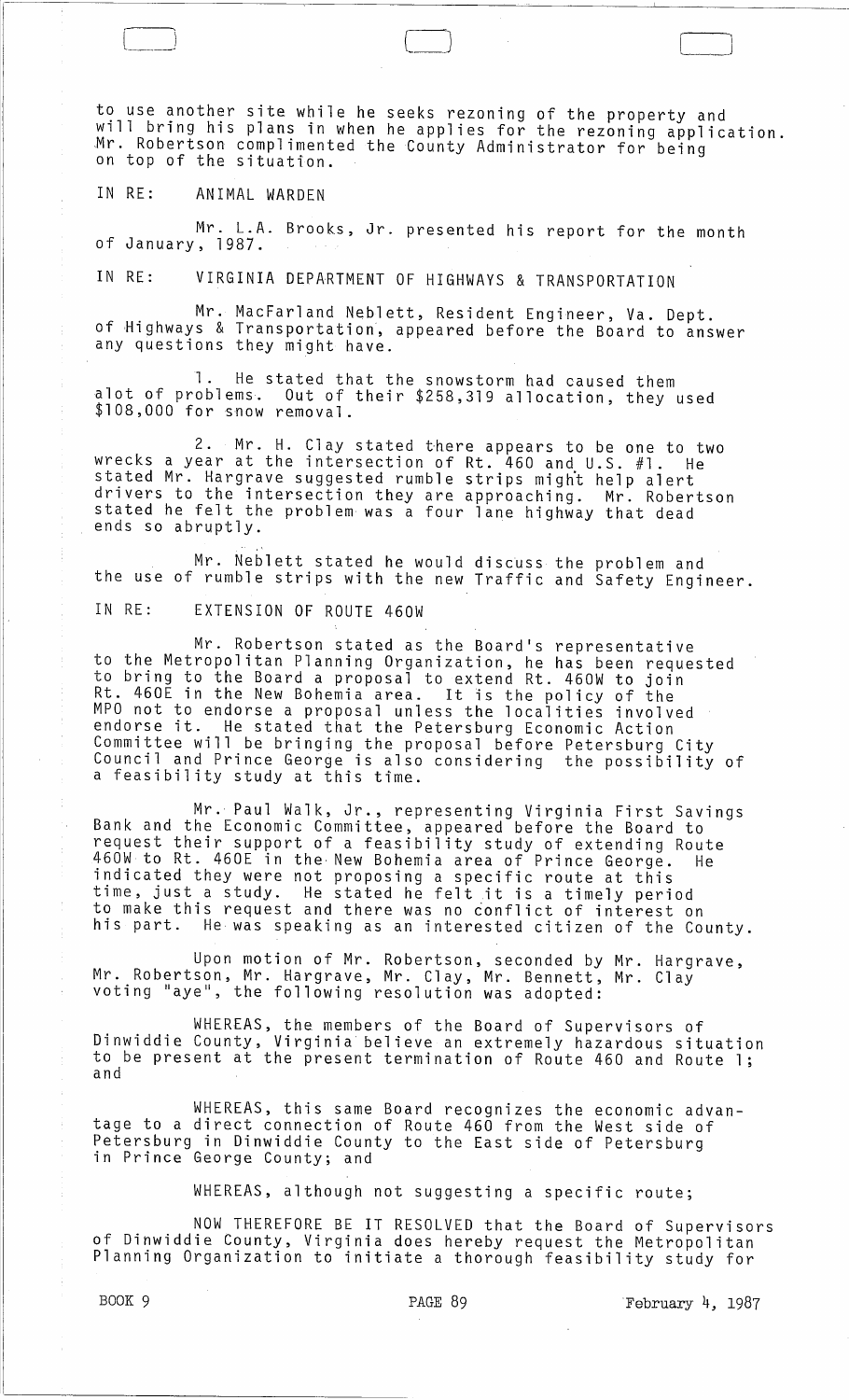the extension of Route 460 from its present termination at Route 1, passing through Dinwiddie and Prince George Counties South of the City of Petersburg, and intersecting Crater Road, or Route 301, concluding near the community of New Bohemia in Prince George at 460 East. IN RE: NEW TRASH TRUCK--AWARD OF BID Mr. John M. Loftis, Director of Sanitation, presented<br>the following bids for a new trash truck with a front end loading compaction body for the Landfill: TRUCK - Mack Truck, Inc. - \$59,650 Peterbilt of Eastern Va - No Bid. Truck Enterprise of Richmond - No Bid. Colonial Ford Truck Sales - No Bid. BODY - Sanco Corp. (Heil ) - \$38,994 Simpson Equip. Corporation (Pak-Mor) - \$31,998 Cavalier Equip. Corp. (E-Z Pack) - \$32,997.49 HIGH COMPACTION BODY Cavalier Equip - \$41,803.49 Simpson Equip - \$38,370 Mr. Loftis stated that if a fly-wheel PTO was used on the truck, Simpson Equipment offered an additional \$700 reduction off the bid price. He stated the flywheel PTO is easier to service and was less likely to be damaged if there was an accident. Mr. Loftis stated the County has never used a Pak-Mor body before. They have a service shop in Virginia Beach. He also stated that he did not find the high compaction body to be that beneficial. He stated he liked the E-Z Pack body but could not justify the additional \$1,000. Mr. Robertson asked if another truck will be taken out of service when this one is purchased. Mr. Loftis stated the oldest one will be taken out of service when it requres any major repair. Upon motion of Mr. A. Clay, seconded by Mr. Hargrave, Mr. Clay, Mr. Hargrave, Mr. Bennett, Mr. Robertson, Mr. Cl̃ay<br>voting "aye", BE IT RESOLVED by the Board of Supervisors of Dinwiddie County, Virginia that the contract for a new truck cab chassis for the Landfill Department be awarded to Mack Truck, Inc. at a cost of \$59,650; and BE IT FURTHER RESOLVED by the Board of Supervisors of Dinwiddie County, Virgina that the contract for a new front end loading compaction body for the Landfill Department be awarded to Simpson Equipment Corporation at a cost of \$31,298. IN RE: DISCUSSION OF TRASH CONTAINERS--USE, ABUSE, SCAVENGING The County Administrator stated there has been some discussion by the Board concerning the abuse of trash containers and scavenging in the County. Mr. H. Clay stated he brought it up because he was

concerned about the liability to the County if someone was injured in one of the containers while scavenging.

 $\sim$ 

 $\omega_{\rm{max}}$  , and  $\omega_{\rm{max}}$ 

يتعددنك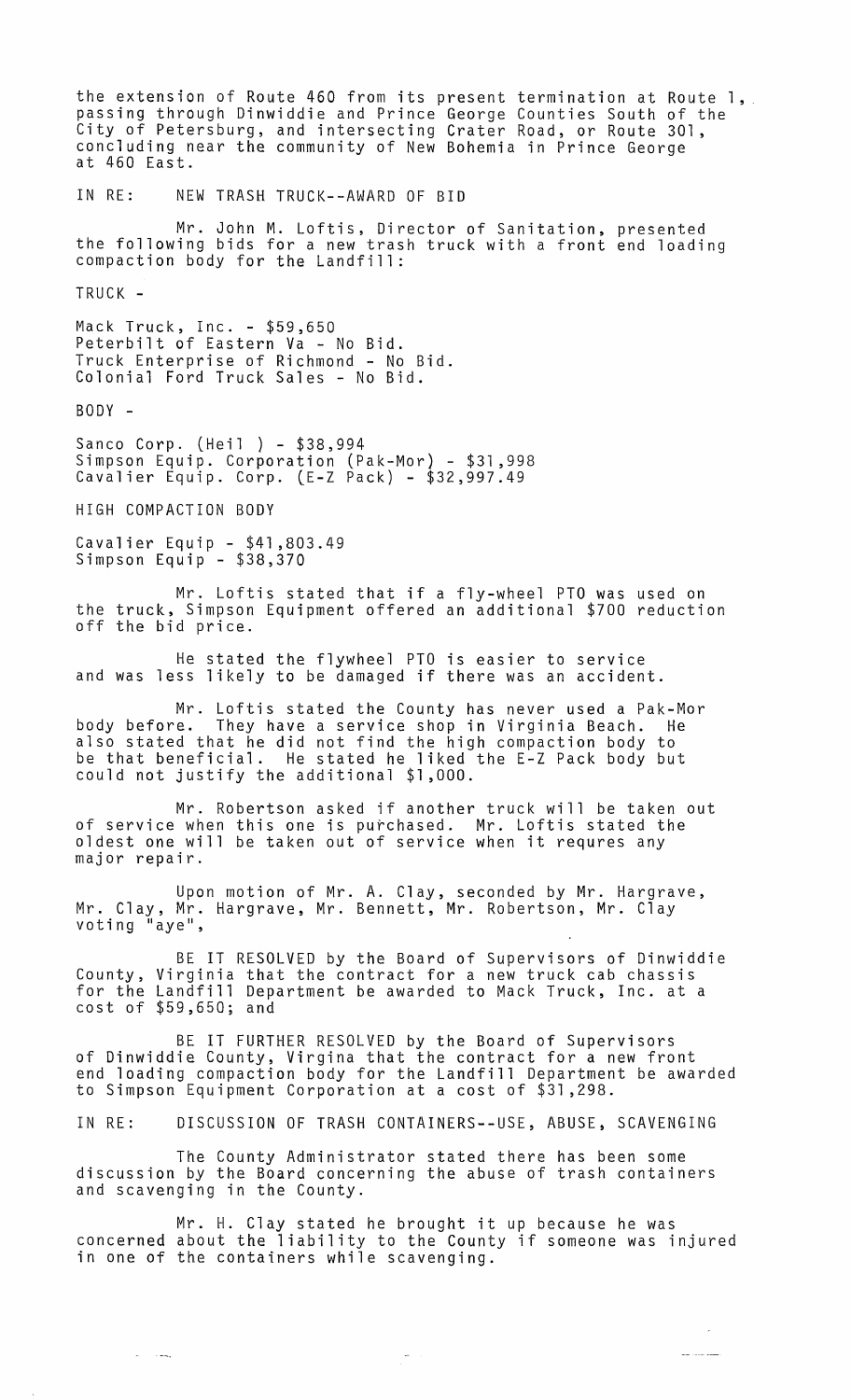Mr. Loftis stated he did not think there were any regulations about scavenging but it is printed on some of the signs.

LJ

Mr. T.O. Rainey, III, County Attorney, stated the way the ordinance is written, illegal dumping is prohibited by what is written on the containers. In alot of areas, the regulations are not written on the containers or they cannot be read.

Mr. Hargrave asked if they could put "scavenging is not permitted" on the containers without changing the ordinance. Mr. Rainey stated that was an alternative but the stencilling would have to be kept up.

Mr. H. Clay asked what the County's liability is if someone is injured in a container. Mr. Rainey stated the County could be sued but he did not think the liability is excessive.

Mr. Hargrave suggested that they add "scavenging is not permitted" to the container and keep the stencilling up.

Mr. Loftis stated he has done this before but it didn't do any good.

Mr. Robertson asked what the extra cost would be to stencil all the cans. Mr. Loftis stated it could be done for \$500. He added they are going to be painting all the cans this Spring.  $\frac{1}{2}$  and  $\frac{1}{2}$  and  $\frac{1}{2}$  and  $\frac{1}{2}$  and  $\frac{1}{2}$  and  $\frac{1}{2}$  and  $\frac{1}{2}$  and  $\frac{1}{2}$ 

Mr. A. Clay stated they needed help from the Sheriff to enforce the ordinance. The Sheriff stated he needed a law before he could enforce it.

Mr. Bennett suggested a sign indicating "County not responsible" or "Enter at Your Own Risk". Mr. Rainey stated it would help the County's liability but he felt it is better to state "Do Not Scavenge" or "Do Not Enter". Mr. Robertson suggested "No Trespassing".

Mr. Rainey stated the Board has two alternatives: **1. Change the ordinance 2. Stencil all the cans and keep it** up.

Mr. Loftis stated to keep the stencilling up, it will have to be done every 30 days. Mr. Hargrave stated they should at least show they made an effort.

Mr. Leroy Slaughter asked if it was against the law for Chesterfield to bring their trash into the County. Mr. Rainey stated the County had not adopted an ordinance against it. Mr. Hargrave stated the Board had discussed this before and at that time were advised they could not adopt such an<br>ordinance. He asked the County Attorney to look into it. He asked the County Attorney to look into it.

The Board agreed to ask the County Attorney, the Director of Sanitation and the County Administrator to come back to them with a recommendation.

IN RE: APPOINTMENTS--DINWIDDIE COUNTY INDUSTRIAL DEVELOPMENT AUTHORITY

Mr. Bennett nominated Mr. W.D. Allen. Mr. Hargrave seconded the nomination. Mr. Robertson nominated Mr. J.P Derby. Mr. Hargrave seconded the nomination.

Mr. Bennett, Mr. Hargrave, Mr. Robertson, Mr. Clay, Mr. Clay voting "aye", Mr. W.D. Allen and Mr. J.P Derby were reappointed to the Dinwiddie County Industrial Development Authority, terms expiring February 5, 1991.

BOOK 9 **PAGE 90 PAGE 90 February 4, 1987**